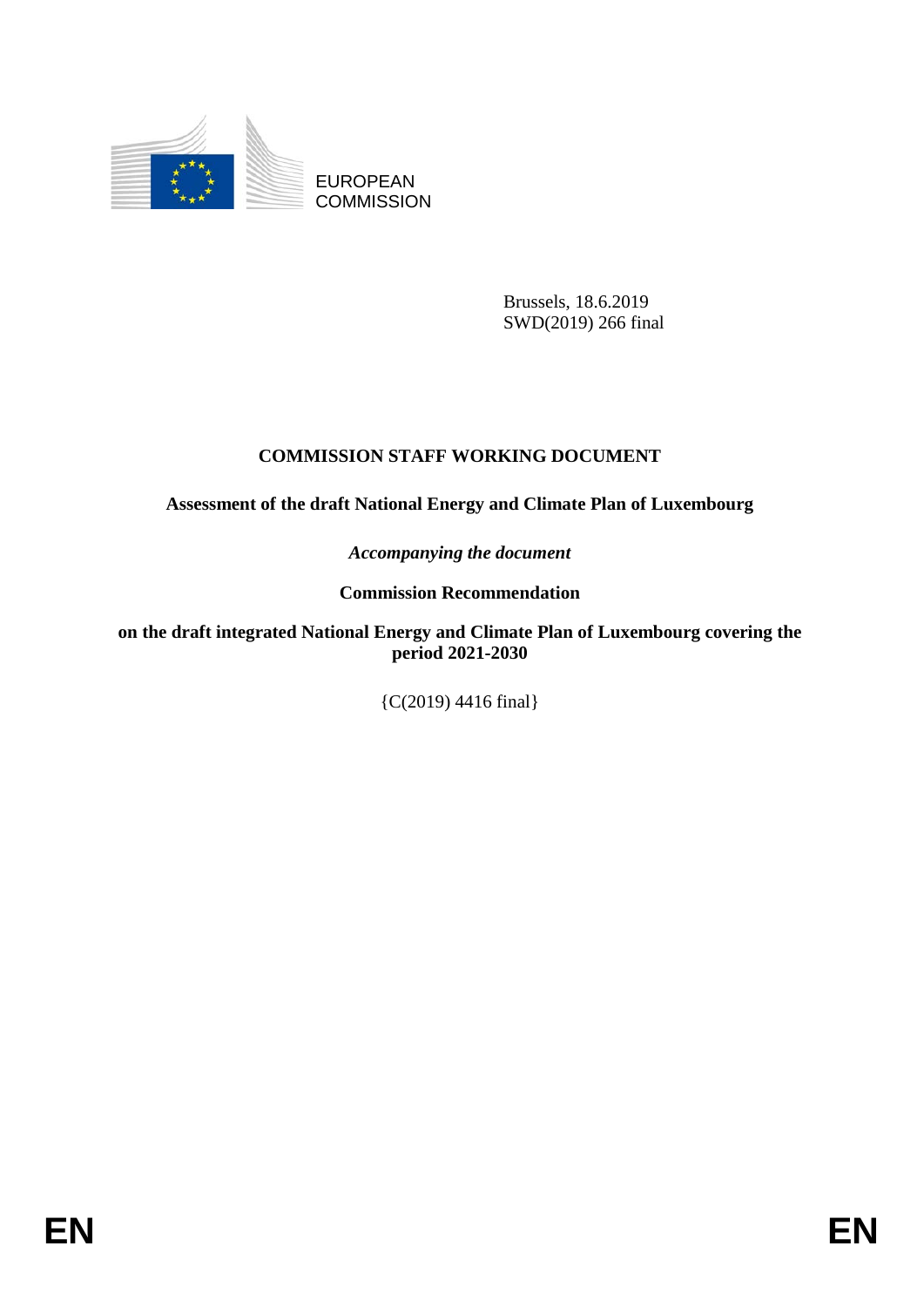# Table of contents

| $\mathbf{1}$ . |                                                                                                                           |  |  |  |  |  |  |
|----------------|---------------------------------------------------------------------------------------------------------------------------|--|--|--|--|--|--|
|                |                                                                                                                           |  |  |  |  |  |  |
|                |                                                                                                                           |  |  |  |  |  |  |
|                |                                                                                                                           |  |  |  |  |  |  |
| 2.             | ASSESSMENT OF THE AMBITION OF OBJECTIVES, TARGETS AND<br>CONTRIBUTIONS AND ADEQUACY OF SUPPORTING POLICIES AND MEASURES 5 |  |  |  |  |  |  |
|                |                                                                                                                           |  |  |  |  |  |  |
|                |                                                                                                                           |  |  |  |  |  |  |
|                |                                                                                                                           |  |  |  |  |  |  |
|                |                                                                                                                           |  |  |  |  |  |  |
|                |                                                                                                                           |  |  |  |  |  |  |
|                |                                                                                                                           |  |  |  |  |  |  |
|                |                                                                                                                           |  |  |  |  |  |  |
| 3.             |                                                                                                                           |  |  |  |  |  |  |
| 4.             |                                                                                                                           |  |  |  |  |  |  |
| 5 <sub>1</sub> |                                                                                                                           |  |  |  |  |  |  |
|                |                                                                                                                           |  |  |  |  |  |  |
|                | Robustness of Luxembourg's draft National Energy and Climate Plan 14                                                      |  |  |  |  |  |  |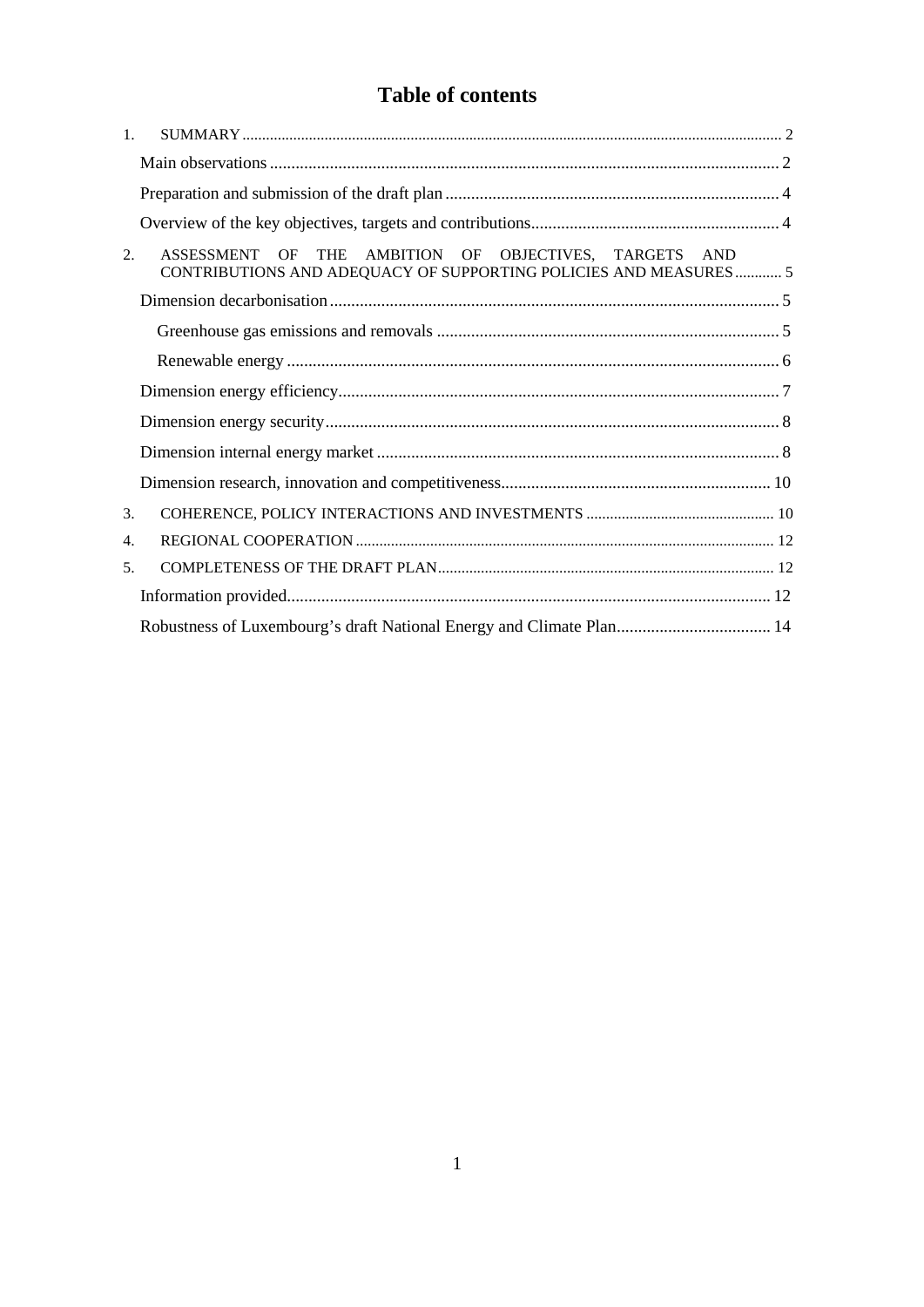## <span id="page-2-0"></span>**1. SUMMARY**

#### <span id="page-2-1"></span>**Main observations[1](#page-2-2)**

- The draft National Energy and Climate Plan (NECP) has been drafted in accordance with the new coalition agreement 2018-2023 with the objective of doing the utmost to comply with the Paris Agreement and to take into account the findings of the Inter-Governmental Panel on Climate Change's (IPCC) Special Report (1,5 degrees Celsius) and strengthening the link between energy and climate policies on the one hand and the economic development of Luxembourg on the other. A range of policies and measures are included for almost all dimensions except for research, innovation and competitiveness, even though they vary in detail. The projections of planned measures and their impacts still have to be developed for the final plan.
- Luxembourg's target for **greenhouse gas (GHG) emissions** not covered by the EU Emissions Trading System (non-ETS), is -40 % compared to 2005, as set in the Effort Sharing Regulation (ESR)[2](#page-2-3). It is well noted that Luxembourg plans to overachieve by 10 to 15 percentage points this target while complying with the Land Use, Land use Change and Forestry (LULUCF) no-debit commitment (i.e. emissions do not exceed removals).
- $\checkmark$  The final NECP would benefit from the inclusion of a more precise ambition level, a more detailed elaboration of the package of existing and planned policies measures, in particular in the **transport and building sector**, and their expected impacts, particularly in in light of the reference scenario indicating an expected continued growth of GHG emissions. Likewise, the draft NECP would gain in clarity from explaining how Luxembourg is planning to achieve its LULUCF no-debit commitment<sup>[3](#page-2-4)</sup> (e.g. application of the accounting rules, intended use of flexibilities), and the intended use of flexibilities between the LULUCF and ESR sectors.
- $\checkmark$  The planned range of 23 to 25 % of **renewable energy** by 2030 is above the share of at least 22 % in 2030 that results from the formula in Annex II of the Governance Regulation. An indicative trajectory is partially provided (for the 25 % overall contribution level in 2025); reference points<sup>[4](#page-2-5)</sup> are still to be provided for the years  $2022$ and 2027. The final plan would benefit from elaborating further on the policies and measures allowing the achievement of the contribution and on other relevant sectorial measures.

 $\overline{a}$ 

<span id="page-2-2"></span> $<sup>1</sup>$  In addition to the notified draft NECP this assessment also considers informal bilateral exchanges, which</sup> are part of the iterative process established under the Governance regulation.

<span id="page-2-3"></span><sup>&</sup>lt;sup>2</sup> Regulation (EU) 2018/842 of the European Parliament and of the Council of 30 May 2018 on binding annual greenhouse gas emission reductions by Member States from 2021 to 2030 contributing to climate action to meet commitments under the Paris Agreement and amending Regulation (EU) No 525/2013.

<span id="page-2-4"></span><sup>3</sup> Regulation (EU) 2018/841 of the European Parliament and of the Council of 30 May 2018 on the inclusion of greenhouse gas emissions and removals from land use, land use change and forestry in the 2030 climate and energy framework, and amending Regulation (EU) No 525/2013 and Decision No 529/2013/EU.

<span id="page-2-5"></span> $4$  Pursuant to Article 4(a)(2) of Regulation 2018/1999.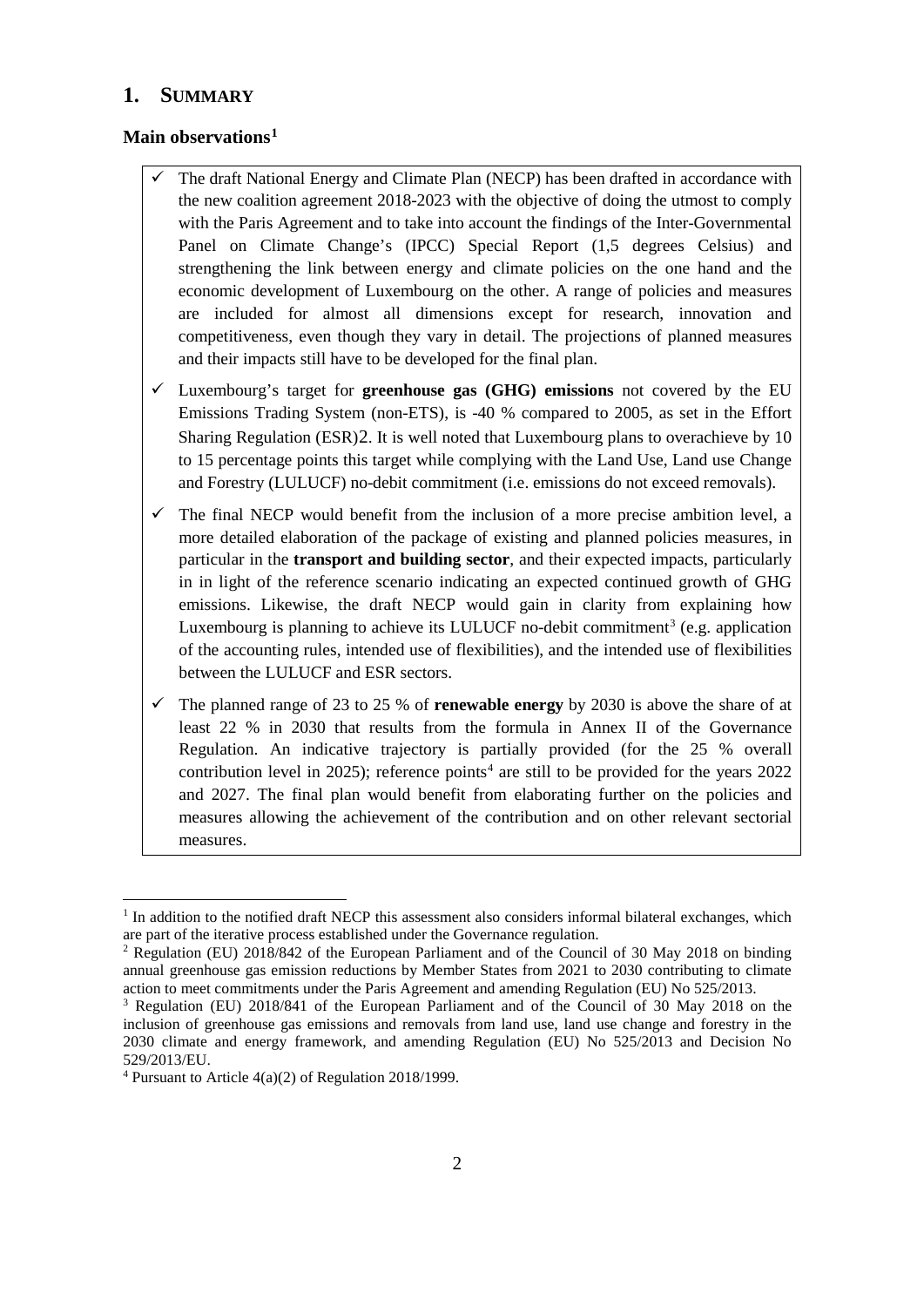- The planned 40 to 44 % reduction in final **energy consumption** sets a sufficient level of ambition. It is expected that the final plan provides more precise national contributions (also for primary energy consumption) and provides more clarity on the expected impact of planned policies and measures.
- $\checkmark$  In relation to **energy security,** the final NECP would benefit from being more forward looking, taking into account the specific challenges from Luxembourg, notably its strong dependence on supply from neighbouring countries, deserving also specific attention to the development of national flexibility measures, such as demand side response and storage.
- $\checkmark$  In relation to the **internal market**, the plan describes the already very high level of interconnection of Luxembourg, and the integration in the neighbouring gas and electricity markets. Within this context, the final NECP would benefit from a more structured approach to retail markets and system flexibility, providing concrete and quantifiable objectives with a view to 2030. As regards **energy poverty**, the draft plan provides already some information. The final plan should include the assessment as required by the Governance Regulation.
- $\checkmark$  As regards **research, innovation and competitiveness** the plan currently does not yet focus on energy and climate issues to be addressed by 2030, instead providing national objectives to be achieved by 2020. This needs to be addressed in the final plan.
- The draft NECP does not contain an assessment of the overal **investment needs** or information on the financial sources to be mobilised to achieve its targets and objectives thus not yet fully taking advantage of the role NECPs can play in providing clarity to investors and attract additional investments in the clean energy transition. The draft NECP does not yet contain an **impact assessment** of planned policies and measures, which should be included in the final plan.
- $\checkmark$  The final plan would benefit from complementing the analysis of the interactions with **air quality and air emissions** policy and presenting the impacts of policies and measures on air quality.
- $\checkmark$  The issue of a **just transition** to a climate neutral economy could be better integrated throughout the plan by considering social and employment impacts, e.g. shifts in sectors/industries, distributional effects and revenue recycling. The draft plan would benefit from providing more details on the question of skills and training.
- A list of all **energy subsidies** and actions undertaken and planned to phase them out, in particular for fossil fuels, needs to be included in the final plan.
- $\checkmark$  An example of **good practice** is the approach taken in relation to regional cooperation, where Luxembourg foresees mainly to use existing regional platforms in order to discuss and align its climate strategy with its neighbouring countries, notably the Pentalateral Energy Forum and the North Seas Energy Cooperation. Under the Pentalateral Energy Forum a political declaration was adopted on 4 March 2019 that covers the precise scope and governance structure for cross border cooperation in the frame of the NECPs. Another good practice is the CIimate Pact, where Luxembourg has shared best practices among its 98 municipalities, engaged local administrations to initiate projects and mobilised EUR 55.2 million in terms of investment, paving the road for the implementation of the NECP.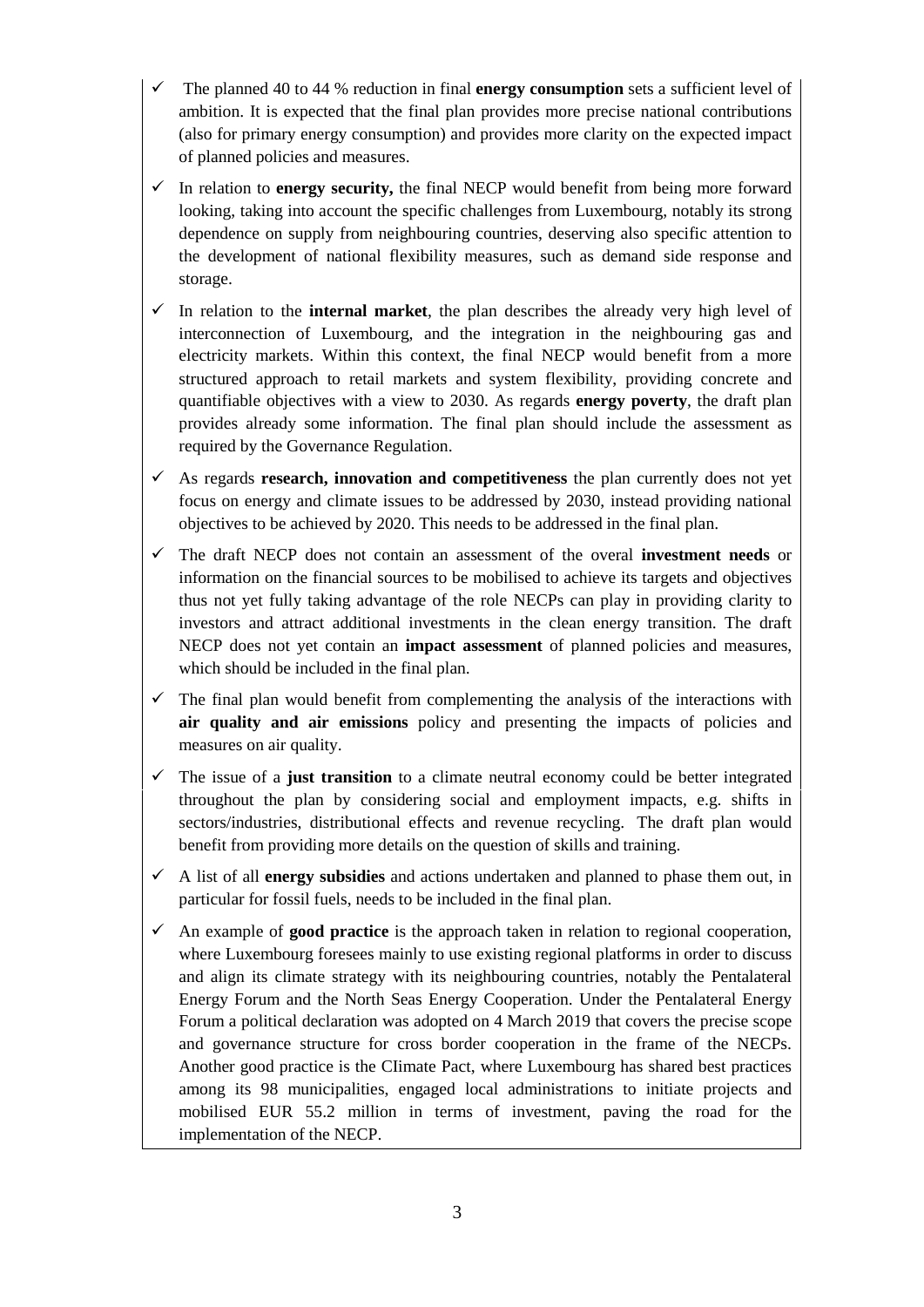## <span id="page-4-0"></span>**Preparation and submission of the draft plan**

Luxembourg notified to the European Commission its draft National Energy and Climate Plan (NECP) on 18 February 2019. The document was prepared in close consultation with the two relevant Ministries, i.e. the Ministry of Energy and Spatial Planning and the Ministry of Environment, Climate and Sustainable Development.

Several rounds of **consultations** with representatives of civil society, business, academia and public administrations took place in the context of the previous documents contributing to this draft NECP (such as the National Action Plan for Energy Efficiency). Further national consultations are planned in the framework of finalising the NECP. In this context, the long-term strategy of Luxembourg will also be discussed.

In the draft NECP, Luxembourg sets out its intention to cooperate with **neighbouring countries** in existing fora – such as the Pentalateral Energy Forum, the North Seas Energy Cooperation and the Green Growth Group – on topics of common interest.

#### <span id="page-4-1"></span>**Overview of the key objectives, targets and contributions**

The following table presents an overview of Luxembourg's objectives, targets and contributions under the Governance Regulation<sup>[5](#page-4-2)</sup>:

|     | National targets and contributions                                                                                                                       | Latest<br>available<br>data | 2020  | 2030        | Assessment of<br>2030 ambition<br>level  |
|-----|----------------------------------------------------------------------------------------------------------------------------------------------------------|-----------------------------|-------|-------------|------------------------------------------|
| GHG | Binding target for greenhouse gas<br>emissions compared to 2005 under the<br>Effort Sharing Regulation (ESR) (%)                                         | $-15$                       | $-20$ | $-40$       | 2030 national<br>$-50$ to $-55%$         |
|     | National<br>target/contribution<br>for<br>renewable energy:<br>Share of energy from renewable<br>sources in gross final consumption of<br>energy $(\% )$ | 6.4                         | 11    | $23 - 25$   | Above 22 %<br>(result of RES<br>formula) |
|     | contribution<br>National<br>for<br>energy<br>efficiency:                                                                                                 |                             |       |             |                                          |
|     | Primary energy consumption (Mtoe)                                                                                                                        | 4.3                         | 4.5   | $3.2 - 3.4$ | Sufficient                               |
|     | Final energy consumption (Mtoe)                                                                                                                          | 4.2                         | 4.2   | $3.1 - 3.3$ | Sufficient                               |

<span id="page-4-2"></span> $\ddot{\phantom{a}}$ <sup>5</sup> Regulation (EU) 2018/1999 of the European Parliament and of the Council of 11 December 2018 on the Governance of the Energy Union and Climate Action, amending Regulations (EC) No 663/2009 and (EC) No 715/2009 of the European Parliament and of the Council, Directives 94/22/EC, 98/70/EC, 2009/31/EC, 2009/73/EC, 2010/31/EU, 2012/27/EU and 2013/30/EU of the European Parliament and of the Council, Council Directives 2009/119/EC and (EU) 2015/652 and repealing Regulation (EU) No 525/2013 of the European Parliament and of the Council.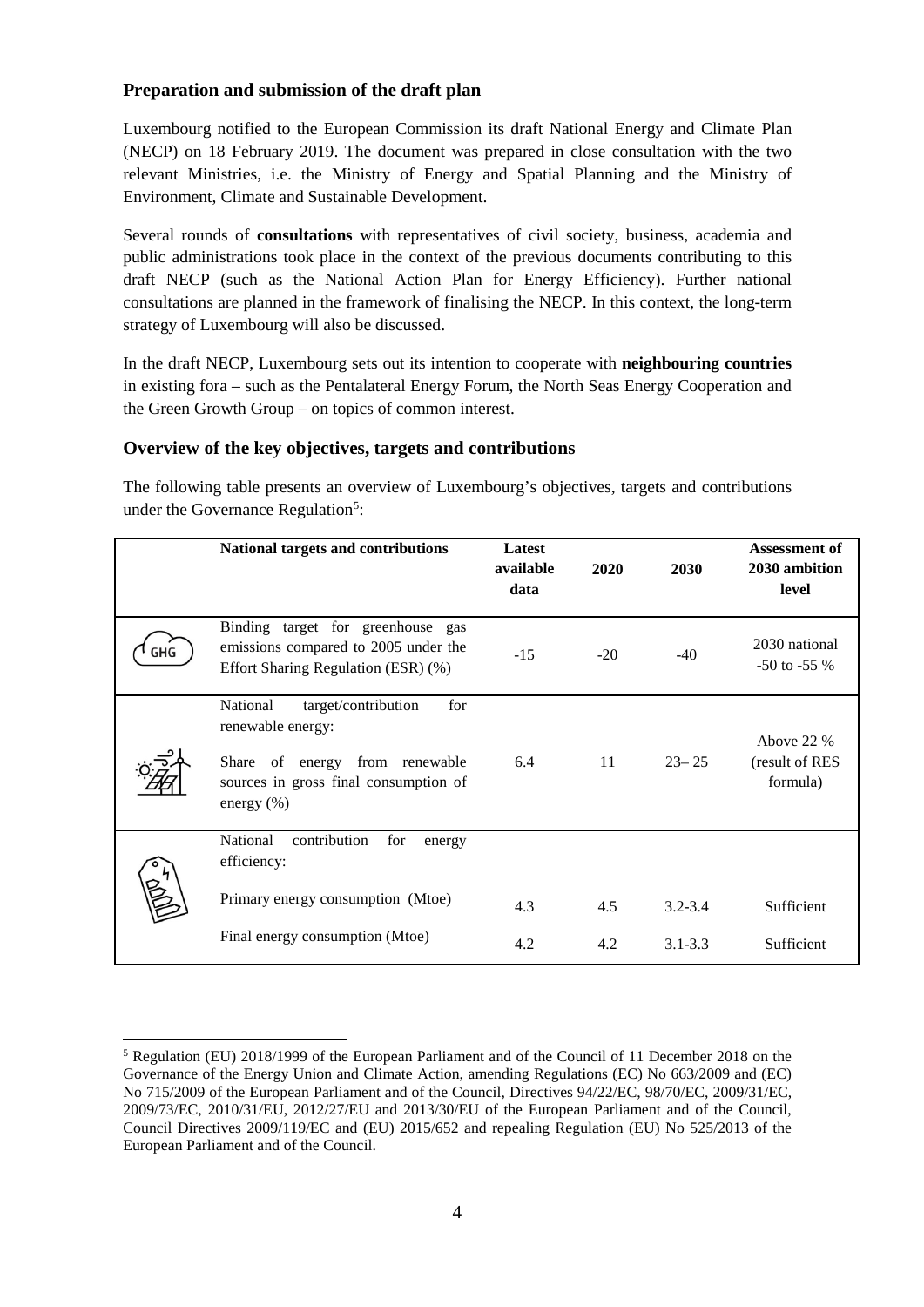

*Sources: EU Commission, ENERGY STATISTICS, Energy datasheets: EU28 countries; SWD(2018)453; European Semester by country[8](#page-5-5) ; COM/2017/718; Luxembourgish draft NECP.*

# <span id="page-5-0"></span>**2. ASSESSMENT OF THE AMBITION OF OBJECTIVES, TARGETS AND CONTRIBUTIONS AND ADEQUACY OF SUPPORTING POLICIES AND MEASURES**

#### <span id="page-5-1"></span>**Dimension decarbonisation**

<span id="page-5-2"></span>Greenhouse gas emissions and removals

With 50-55 % GHG reductions by 2030 below 2005 levels, Luxembourg has set in its draft plan an ambitious national target range for reducing **GHG emissions** in the non-ETS sector that goes beyond the 40 % reduction target set under the Effort Sharing Regulation<sup>[9](#page-5-6)</sup>. The draft plan provides no information on other national objectives and targets.

The draft plan includes some key cross-sectora**l policies and measures**, such as the introduction of a climate framework law, the further development of the Climate Pact with the municipalities, the adjustment of the taxation of petroleum products, further development of the sustainable mobility strategy, and a set of financial instruments. A detailed elaboration of the package of measures is still underway.

Under the reference scenario, Luxembourg expects emissions to increase, requiring additional policies and measures to reach the targeted reductions. The draft NECP would benefit from a clearer description of which policies and measures are included in this reference scenario (i.e. mainly existing policies, or also planned policies). The robustness of the draft NECP would also improve by adding details on the scope, time frames and impacts of policies and measures, and clarifying the underlying assumptions of the projections of the reference scenario as well as the impacts of further planned polices and measures.

The draft plan recognizes the contribution of **agriculture and LULUCF**, but does not describe policies and measures for these sectors nor indicates how the Common Agricultural Policy would be considered. It does not explain how Luxembourg is planning to achieve its LULUCF no-debit commitment (e.g. application of the accounting rules, intention to use flexibilities). With respect to the National Forestry Accounting Plan including the national Forest Reference Level, submitted by Luxembourg as required by Article 8(3) of the LULUCF Regulation<sup>10</sup>, the Commission has put forward technical recommendations requesting action on a number of issues, detailed in SWD (2019) 213.

 $\overline{a}$ <sup>6</sup> Level indicated in Luxembourg's draft NECP.

<span id="page-5-4"></span><span id="page-5-3"></span><sup>7</sup> Projection included in Luxembourg's draft NECP.

<span id="page-5-5"></span><sup>8</sup> https://ec.europa.eu/info/business-economy-euro/economic-and-fiscal-policy-coordination/eu-economicgovernance-monitoring-prevention-correction/european-semester/european-semester-your-country\_en.

<span id="page-5-6"></span><sup>&</sup>lt;sup>9</sup> Regulation (EU) 2018/842 on binding annual greenhouse gas emission reductions by Member States from 2021 to 2030.

<span id="page-5-7"></span><sup>&</sup>lt;sup>10</sup> Regulation (EU) 2018/841 on greenhouse gas emissions and removals from land use, land use change and forestry.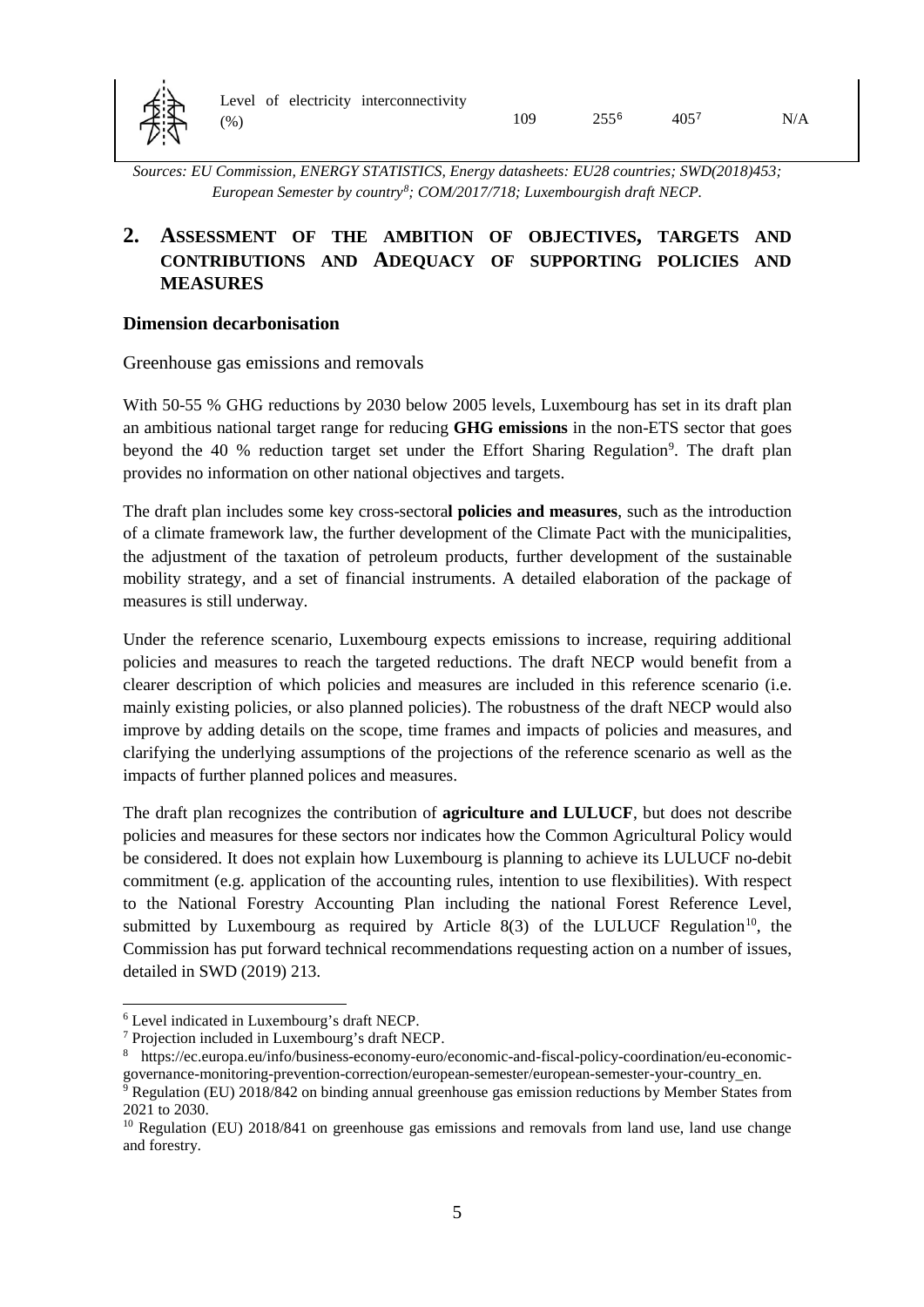In **transport**, the largest sector in terms of non-ETS emissions, a target of 49 % electric and plug-in vehicles is set for 2030. Besides renewable energy and energy efficiency measures, **electromobility** is planned to be promoted by financial support and investment in charging infrastructure. Measures supporting alternative fuels should be, however, described in greater detail.

#### <span id="page-6-0"></span>Renewable energy

 $\overline{a}$ 

The draft NECP proposes as **national contribution** a share of between 23 and 25 % renewable energy sources in gross final energy consumption by 2030. This is above the share of at least 22 % in 2030 that results from the formula in Annex II of the Governance Regulation. An indicative trajectory is partially provided (for the 25 % overall contribution in 2025); reference points are still to be provided for the years 2022 and 2027. The final NECP would benefit from further clarifications on the contribution setting process in Luxembourg taking into account the criteria established in the Governance Regulation, including the three reference points for renewables<sup>[11](#page-6-1)</sup>. Specifically, further information on the potential for cost-effective renewable energy deployment on the national territory would further solidify the draft NECP, also given Luxembourg's longterm ambition for a 100 % renewable energy system by 2050.

As regards the estimated **trajectories of sectoral shares** of renewable energy and of renewable energy technology, these are currently only provided in 5 year time steps and only for the trajectory towards a 25 % overall contribution.

On **electricity**, the proposed share would be 33.6 % by 2030, which represents a significant increase from the envisaged 11.9 % in 2020. The NECP would benefit from a clear indication on what would be the installed capacity underlying this figure as currently the information is on production only (in GWh).

On **heating and cooling**, the proposed share would be 30.3 %, which represents a significant increase from the envisaged 20 % in 2020. This is mainly driven by an increase in use of biomass (75 % of the total) followed by rapid increase in heat pumps and solar thermal. The trajectory in the draft plan shows an annual average increase for the renewables share in heating and cooling in line with requirements, even without the role of waste heat being included.<sup>[12](#page-6-2)</sup> It would be beneficial to clarify also the annual average increase in district heating.

On **transport**, the proposed share would be 21.9 %, which represents a significant increase from the envisaged 10 % in 2020. The draft plan mainly refers to the role of biofuels in order for this share to materialise in the plan. The final plan would benefit from including the contributions of all eligible fuels as well as the limits for conventional fuels produced from food and feed crops, applicable multipliers and the sub target for advanced biofuels for the 2030 target in accordance with Articles 25-27 of Directive 2018/2001<sup>13</sup>.

The **estimated trajectories on bioenergy** demand are provided. In order to ensure the sustainability of the approach proposed by Luxembourg to increase the share of renewable energy in the heating and cooling sector, the NECP should be completed with trajectories on

<span id="page-6-1"></span><sup>&</sup>lt;sup>11</sup> Article 5 of the Regulation (EU) 2018/1999 on the Governance of the Energy Union and Climate Action.

<span id="page-6-2"></span> $12$  A 1.6 percentage point annual average increase is envisaged. Link to provision in RED to be added

<span id="page-6-3"></span><sup>&</sup>lt;sup>13</sup> Directive (EU) 2018/2001 of the European Parliament and of the Council of 11 December 2018 on the promotion of the use of energy from renewable sources.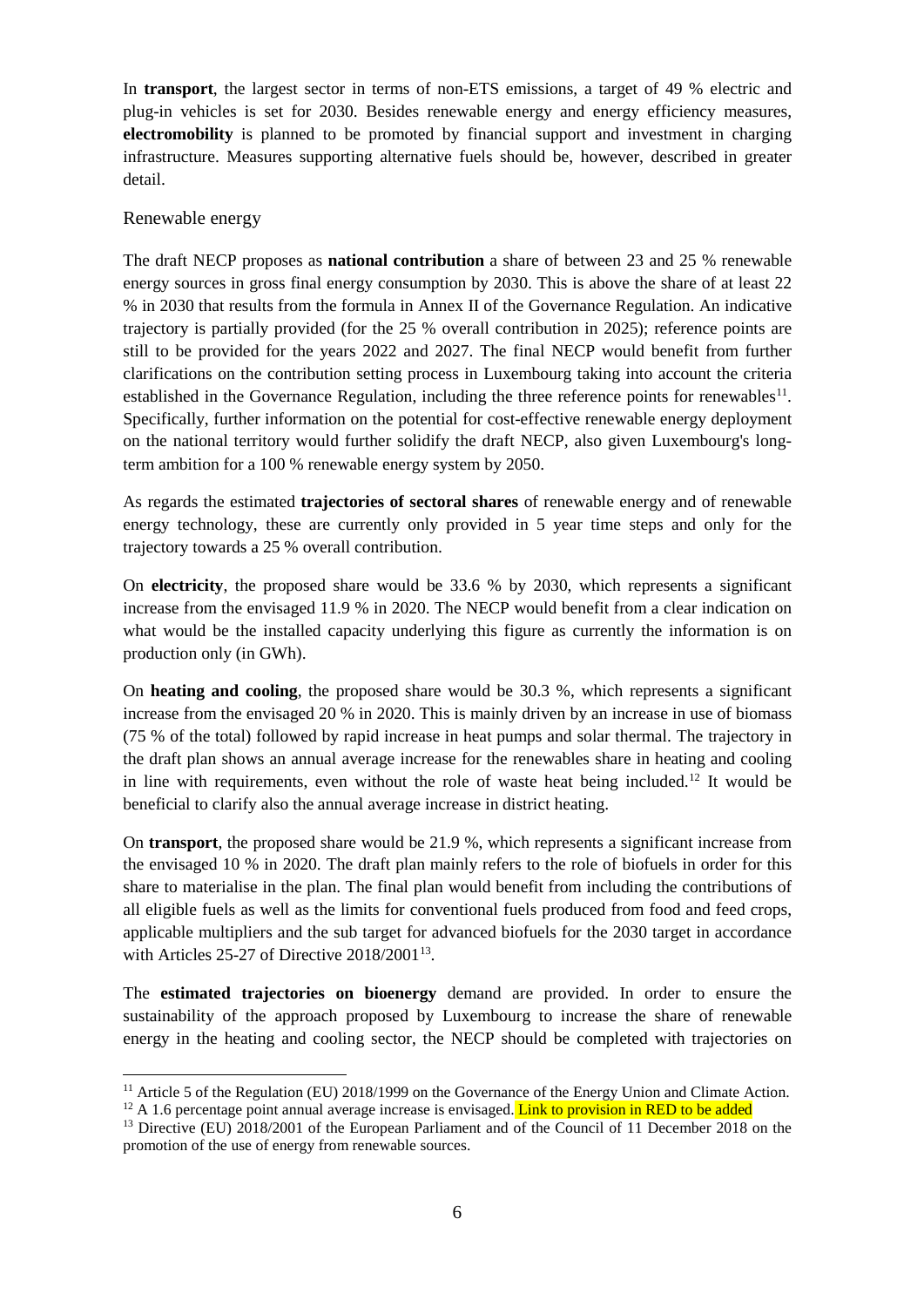biomass supply – by feedstock and origin, distinguishing between domestic production and imports – as well as trajectories for forest biomass and an assessment of its source and impact on the LULUCF sink.

As regards the **policies and measures** underlying the above-mentioned objectives, the draft plan sets out a number of measures such as the maximisation of rooftop photovoltaic installations (PV), energy communities and self-consumption, as well as solar PV along transport routes. Luxembourg further builds on this by making use of the cooperation mechanism as well as joint tenders for PV capacity with neighbouring countries as a tool to increase its national contribution by about 5.2 % and contribute its 'fair share' to the overall EU ambition. The clear identification of the share to be achieved through cooperation mechanisms is a good practice in the draft plan. However there is a lack of concrete information which makes it difficult to assess the consistency between the level of ambition and the measures in place to reach the contribution.

#### <span id="page-7-0"></span>**Dimension energy efficiency**

The draft NECP proposes as Luxembourg's **national contribution** a 40 to 44 % reduction in **final energy consumption** compared to the PRIMES 2007 projections for 2030. Luxembourg intends to provide a precise contribution in its final NECP. The proposed bandwidth is ambitious and would represent a sufficient contribution compared to the level of efforts needed at the EU level. A similar assessment would apply to a contribution of primary energy consumption applying the same relative reduction. It would be beneficial to the robustness of the NECP to explain how the contribution was established and if any circumstances affecting the energy consumption levels were taken into account.

With regard to the renovation of the national stock of residential and non-residential buildings by 2050, reference is made to a number of policy measures, which have formed part of Luxembourg's Long Term Renovation Strategy to date. From the elements thereof expected to be included in the draft and final NECP (i.e. milestones, indicators, savings, wider benefits, and contribution to EU target), only some milestones and measureable progress indicators were provided to date, as well as a target average renovation depth.

Luxembourg intends to reach its energy efficiency target using both domestic resources and international cooperation mechanisms. The overall strategy aims to trigger energy efficiency improvement throughout all sectors. Key focal point is building renovation at high-efficiency level and measures focusing on road transport. Luxembourg has set standards for new-built buildings since 2007 to become near-passive. They expect an average heat demand reduction of 72 % after a renovation. Along with the improving renovation rates, Luxembourg sees the possibility to rollout investment in combined heat and power of around 500 kWh for the produced energy being used in multi-dwelling buildings. For transport, the plan mentions incentives to more efficient organisation of the mobility system like support for active modes and public transport. An 'adaptation of the taxation on mineral oil products' is mentioned, but more details would be welcome. The industry is to be engaged by voluntary agreements to reduce energy consumption by 12 % in 12 years and will be assisted by advice and knowledge sharing networks. In addition stronger use of ISO 50001, mandatory audits for non-SMEs, energy efficiency networks and high quality training in energy technologies are envisaged. Building renovation and electric vehicle rollout are intended to be closely linked to the development of decentralised energy storage.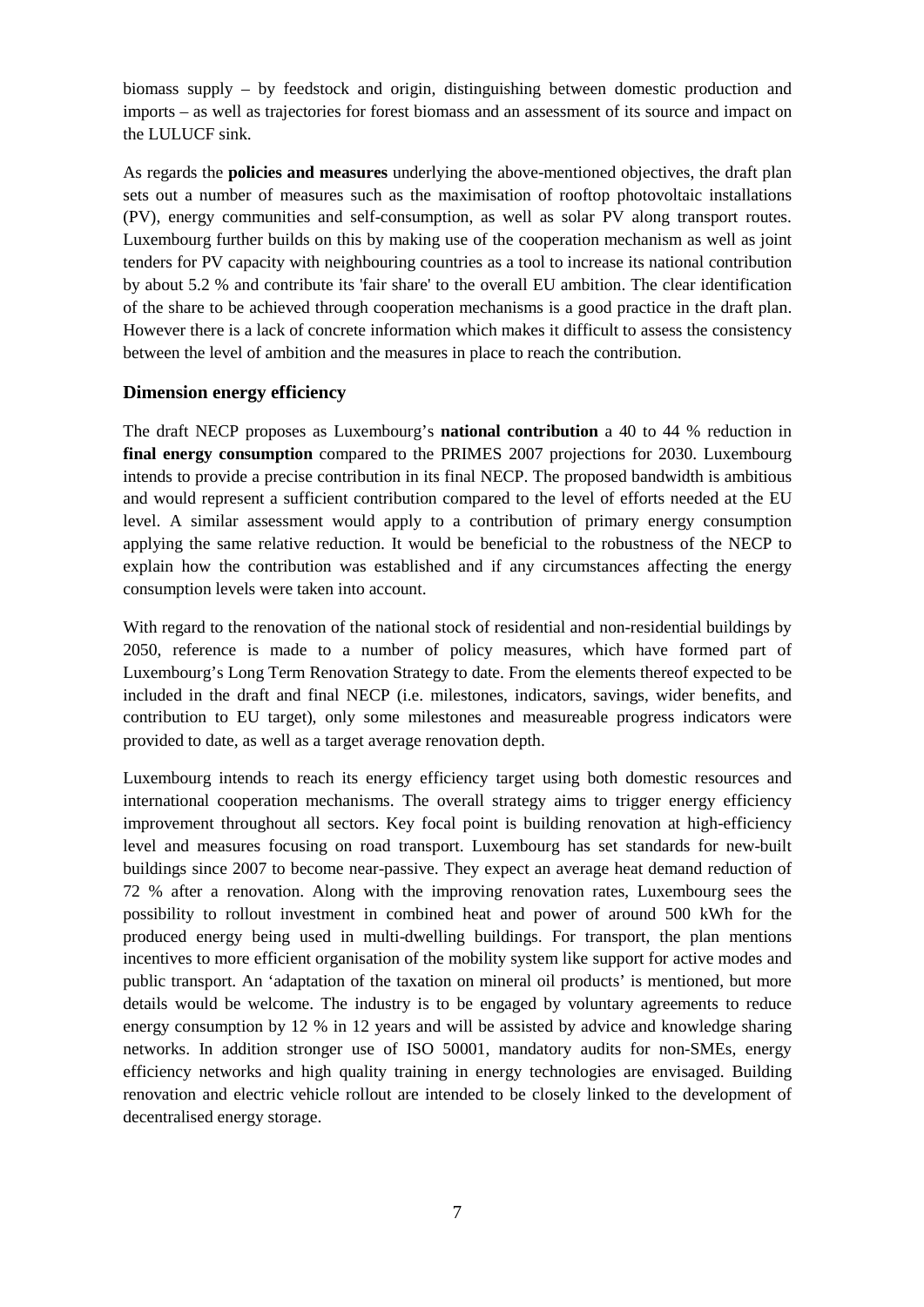These measures go in the right direction and are roughly in the same areas as in the National Energy Efficiency Action Plan 2017. In order to assess the level of ambition of the measures proposed for the draft NECP, time frames and estimated impacts need to be provided – including saving estimates – both for existing and planned measures, and it needs to be clarified what are the underlying assumptions and elements included in the projections<sup>14</sup>.

#### <span id="page-8-0"></span>**Dimension energy security**

The draft NECP underlines Luxembourg's high degree of **dependence on energy import** due to the absence of electricity generation or gas production and storage facilities in the country. The importance of regional cooperation and the completion of the European internal market for electricity are underlined in the draft NECP as essential in this regard.

The main national objective defined to mitigate the situation from an energy security perspective is the rapid development of the **flexibility potential** of consumers. The draft NECP furthermore hints at the possibility to develop renewable energy, while at the same time underlining the limited potential Luxembourg has for deployment on the national territory.

As a response to the specificity of the country, the final NECP would benefit from additional concrete **objectives on energy security** as well as a more detailed analysis setting out the potential for deployment on the national territory as well as potential barriers. The exact renewable energy generation capacity to be deployed and the associated timeframe can be provided. Further details are needed on how demand flexibility will contribute to energy security, notably the size and the exact origin of the flexibility, and the timeframe in which to achieve this. In addition, as the future development of electricity storage can provide additional flexibility, objectives in this regard need to be considered.

Further objectives and measures to mitigate risks associated to **gas and electricity supply disruption** and manage possible crises can be considered – notably in relation to the development of the necessary electricity risk preparedness plans, and gas preventive action plans and emergency plans required under EU law.

Specifically on oil, Luxembourg indicates its will to maintain the **diversification** of suppliers. While this is a welcome consideration, the draft NECP would be more robust if this ambition is translated into concrete objectives. Also, additional indications could be provided as regards the national policy framework that will be elaborated for the market development of alternative fuels in transport (as referred to in section 3.3 of the draft NECP).

#### <span id="page-8-1"></span>**Dimension internal energy market**

Due to its specific situation, Luxembourg already has a very high level of electricity **interconnectivity**, significantly above the 2020 and 2030 targets. According to the draft NECP, planned network development would increase this level from about 270 % currently to 400 % in 2030.

As regards **energy transmission infrastructure**, an overview is provided on planned electricity transmission network reinforcements, notably commercialisation of the established link with

<span id="page-8-2"></span> $\overline{a}$ <sup>14</sup> The inclusion of the Annex of Art 7 of the Directive 2012/27/EU on energy efficiency in the final NECP would create additional transparency.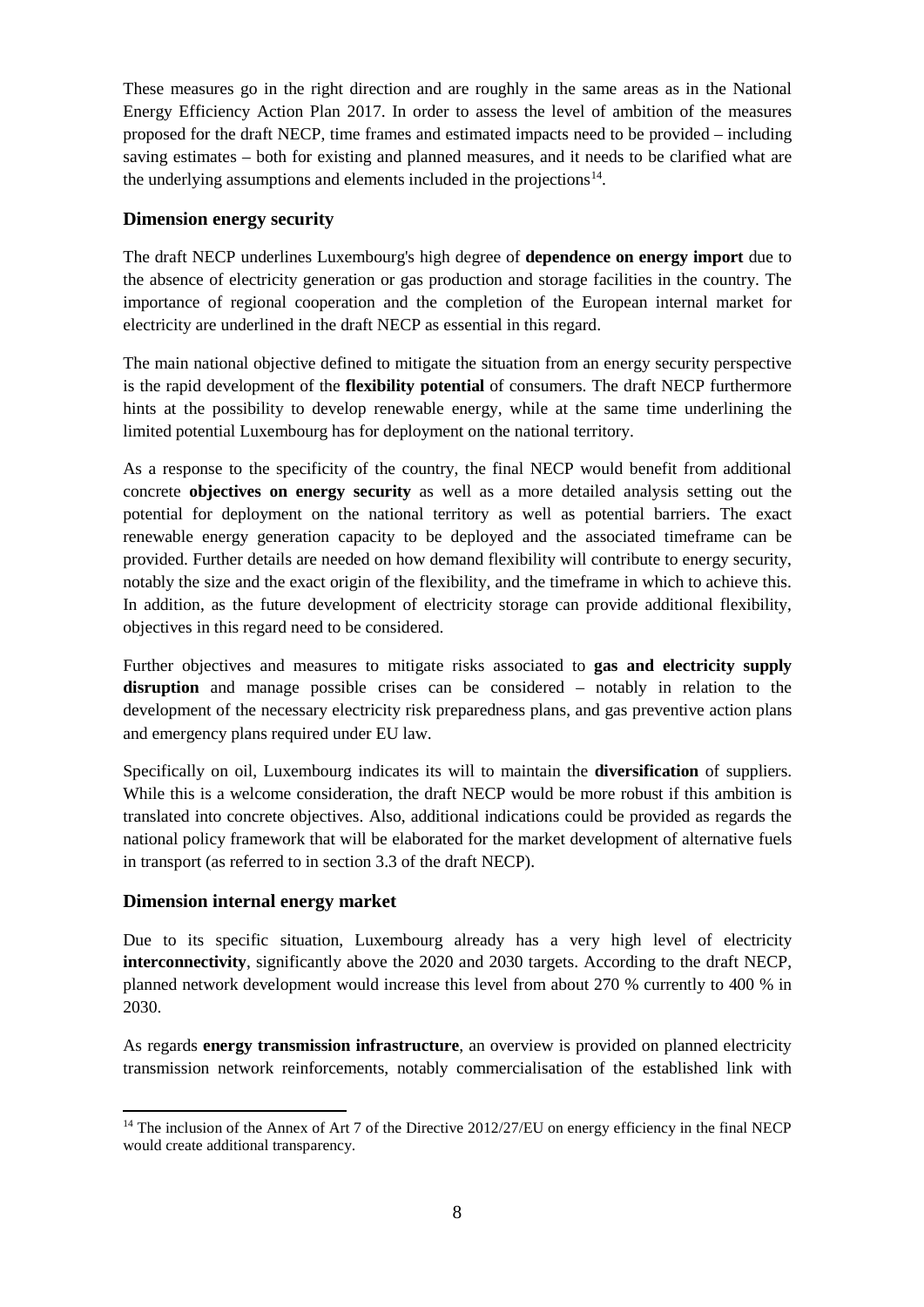Belgium and the upgrade of the 220 kV interconnection line with Germany until 2020. The final NECP would benefit from further clarifications on the link with Belgium including a clearer timing for the commercialisation of the available capacity. According to the draft plan, no further gas interconnectors are required. It is made clear that Carbon Capture and Storage is not considered a viable option.

As regards **the wholesale market for electricity**, the draft NECP underlines the importance of the completion of the internal market, also considering the high degree of dependence of Luxembourg on its neighbours. In light thereof, the final NECP would benefit from the inclusion of concrete objectives. This should be built on a reinforced analytical framework to be included in the final NECP, including additional quantitative core parameters, e.g. on market competition, wholesale and retail market concentration levels, indicators for market liquidity such as traded volumes, switching rates etc. These are needed to assess the functioning of the market and to identify possible remaining obstacles to enter the market that could be translated into concrete objectives for the final NECP.

As regards **the retail market for electricity**, the draft NECP sets the target for roll-out for smart meters at 95 % in 2019. This is very promising as smart meters constitute a pre-condition for introduction and take-up of the flexibility-related services, which Luxembourg underlines as a key tool to ensure security of supply. The final NECP would benefit from an update as to whether this target was achieved, as well as from additional information as to whether the regulatory framework will allow the use of the data from smart meters in the most optimal way. In addition, the draft NECP includes the aim to increase level of switching, and ensure enhanced comparability and transparency of prices. It would be beneficial to provide more concrete information regarding the current situation and the exact ambition to be achieved, as well as the policies and measures that will support this objective.

In order to render the final NECP more robust and comprehensive, a more structured approach to retail markets and system flexibility is warranted. Building on analytical data on the actual situation with respect to barriers for new market participants (e.g. aggregators) and the uptake of the different sources of flexibility (demand response, storage, and distributed generation), concrete objectives and supporting policies and measures could be established. Specific indicators could be developed so that the policy objectives can be benchmarked in the areas such as real-time price signals; increase of system flexibility; demand response and aggregation; storage; distributed generation; consumer protection; competitiveness in the retail energy sector.

As regards the **internal energy market for gas**, the draft NECP states the common gas market with Belgium will be deepened. In order to clarify this intention, further information is needed on what this means in terms of objectives, as well as on policies and measures that will achieve this.

As regards **energy poverty**, the draft plans provides information on handling of overall poverty and mentions elements from this framework specific to energy. It would be beneficial to clarify whether the measures listed are aimed at alleviating energy poverty or attempting to secure electricity supply for each individual. It appears the 'myenergy' project is aiming to perform the designated assessment of energy poverty as required by the Governance Regulation. This needs to be included in the final NECP, along with the potential further concrete objectives. At the same time, the 'myenergy' project provides households with basic information and financial support for energy efficiency measures through a subsidy of 75 % of the purchase price of more efficient energy-intensive devices such as freezers, washing machines or refrigerators. It would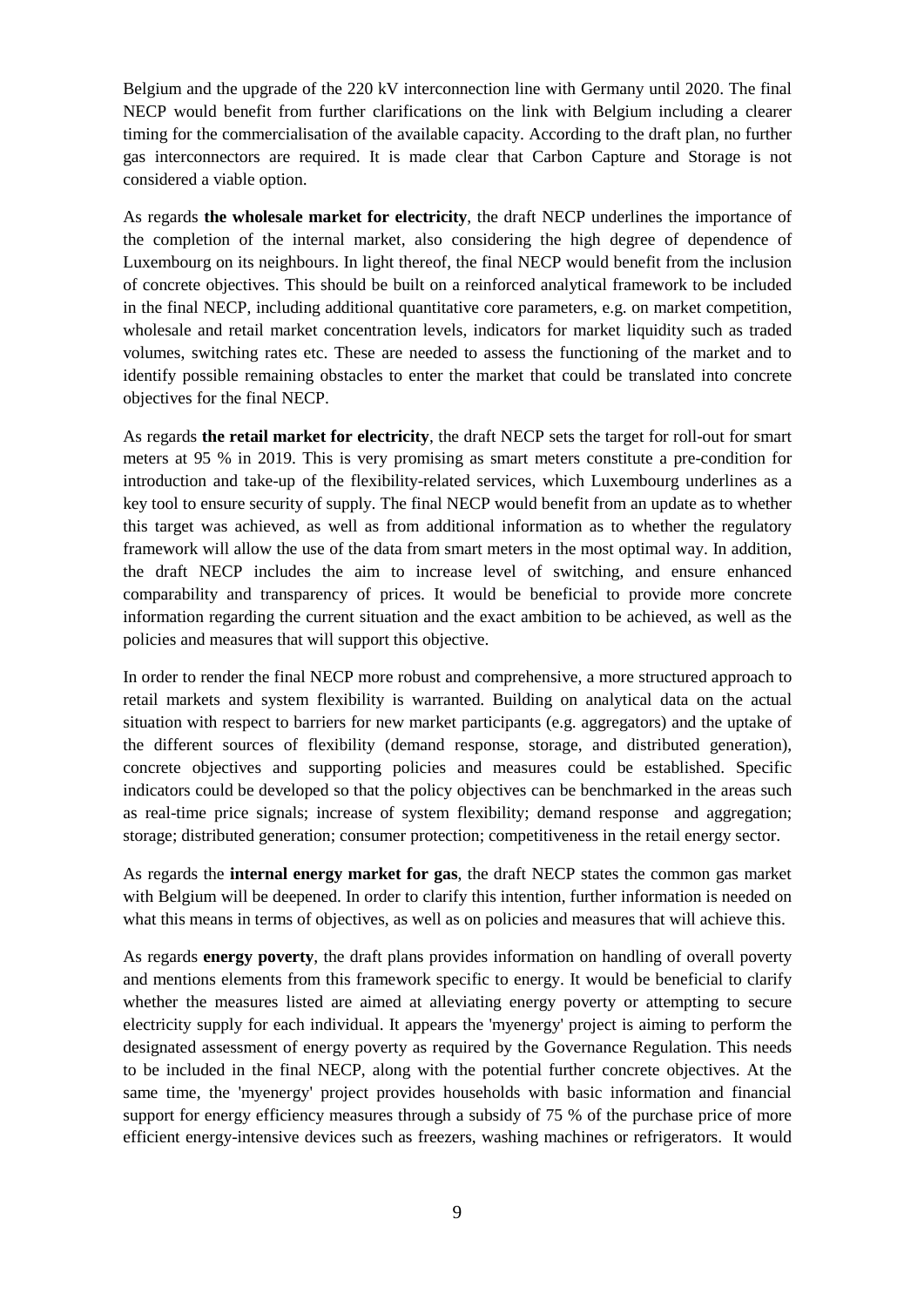be beneficial to provide supplementary information as to how energy poverty is taken into account in the renovation strategy.

#### <span id="page-10-0"></span>**Dimension research, innovation and competitiveness**

The draft NECP provides general information related to research, innovation and competitiveness, highlighting relevant research domains that receive attention, such as innovation in the steel and automotive sector as well as energy and environmental technologies. However, the draft plan does not identify any specific objectives related to climate and energy to be achieved by 2030.

With regard to spending, the draft NECP reports on the national target for research intensity of between 2.3 % and 2.6 % of GDP (0.7 % to 0.9 % from the public sector), and informs the resources from the public sector amounted to 0.67 % of GDP in 2017. The draft NECP would benefit from setting a concrete ambition in this regard for 2030, while at the same time identifying exactly the share of resources which will be earmarked for research and innovation related to energy and climate.

Upon clarification of the exact objectives Luxembourg aims to pursue in energy and climate related research and innovation, associated policies and measures would need to be defined in the final plan, including on how the **Strategic Energy Technology (SET) Plan** objectives and policies are being translated to the national context.

In terms of competitiveness, Luxembourg's draft plan presents information on recent and current measures and trends for macro-economic competitiveness. The NECP would be rendered more comprehensive if this was expanded to cover specifically the low-carbon technologies sector, including for decarbonizing energy and carbon-intensive industrial sectors, accompanied with an analysis on where said sector is currently positioned in the global market, highlighting areas of competitive strengths and potential challenges. Measurable objectives for the future should be defined on that basis, together with policies and measures to achieve them, making appropriate links to enterprise and industrial policy.

# <span id="page-10-1"></span>**3. COHERENCE, POLICY INTERACTIONS AND INVESTMENTS**

In general, few interactions between dimensions are explicitly spelled out in the draft NECP, with the notable exception of the interlinkage between the energy security dimension and the internal market dimension due to the specific situation of Luxembourg in terms of electricity and gas supply.

The draft NECP identifies some synergies between the **decarbonisation and the energy efficiency dimension** (e.g. between GHG emissions/removal, renewables and energy efficiency; the adjustment of the taxation of petroleum products). However, the draft NECP contains no information on how climate change risks might affect energy supply. Information is also lacking on adaptation co-benefits for energy efficiency, such as in the thermal management of buildings. The final plan would also benefit from an analysis about **biomass** feedstock used, their sustainable supply potential and impacts on biodiversity.

The **energy efficiency first principle** is mentioned as a priority in the implementation of the policies, but it is not explained how it was applied in the context of the draft plan.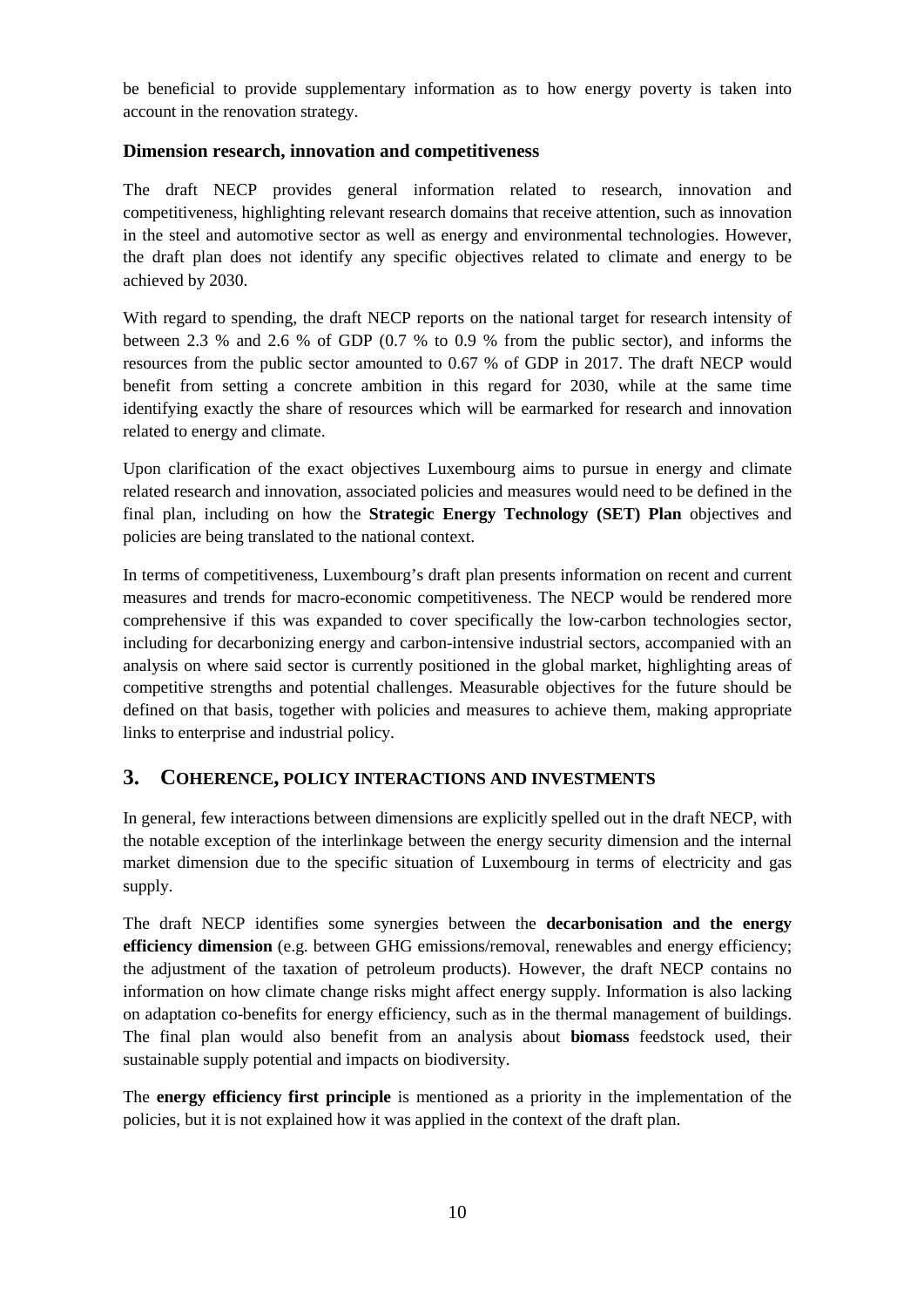In the draft NECP Luxembourg expresses a strong support for a credible and comprehensive **net zero emissions strategy**. The draft NECP would benefit from setting out potential avenues to achieve this, especially in decarbonising energy intensive industries and creating negative emissions. It seems warranted to initiate associated research and innovation objectives and measures before 2030 already.

The linking between electricity, heat and transport by **sector coupling** is set as a key objective to be achieved by 2030 (Section 1.1 of the draft NECP), something the Commission also underlined in its vision for a Clean Planet for all<sup>15</sup>. Despite this, the remainder of draft NECP contains no underlying objectives or specific policies and measures to ensure such sector coupling. Such actions could be foreseen in Research and Innovation to develop the knowledge base on system integration with a view to ensure the necessary infrastructure is deployed by 2050.

The draft NECP also generally recognises the scope for **synergies with environmental legislation** in the areas of air quality, industrial pollution control, waste and circular economy. However, it has very limited information on actual interactions with relevant policies like the circular economy or biodiversity, which it does not develop further, nor does it assess them through an impact assessment. The plan would benefit from an analysis and assessment of the role of the circular economy to reduce GHG emissions.

The draft plan lacks quantitative information on the interactions with **air quality and air emissions policy**, while the projected increase in bioenergy would make air impacts especially important to consider.

The final plan would benefit from details regarding the **socially just transition** aspects and relevant issues such as the structural changes needed for energy transition that can affect jobs and social coherence in particular sectors, such as the steel industry which accounts for 40 % of power consumption in Luxembourg according to the draft NECP.

The draft NECP does not contain an assessment of the overal **investment needs** or information on the financial sources to be mobilised to achieve the targets and objectives of the NECP. The NECP would benefit from a comprehensive assessment of the overall investment needs to achieve the objectives of the NECP, as well as information on the financial sources to be mobilised.

#### *Links with the European Semester*

 $\overline{a}$ 

Identifying financing needs and securing the necessary funding will be essential to deliver on Luxembourg's energy and climate objectives. The Commission had addressed this question as part of the 2019 European Semester process.

<span id="page-11-0"></span><sup>&</sup>lt;sup>15</sup> Communication From The Commission To The European Parliament, The European Council, The Council, The European Economic And Social Committee, The Committee Of The Regions And The European Investment Bank: A Clean Planet for all A European strategic long-term vision for a prosperous, modern, competitive and climate neutral economy, COM (2018)773.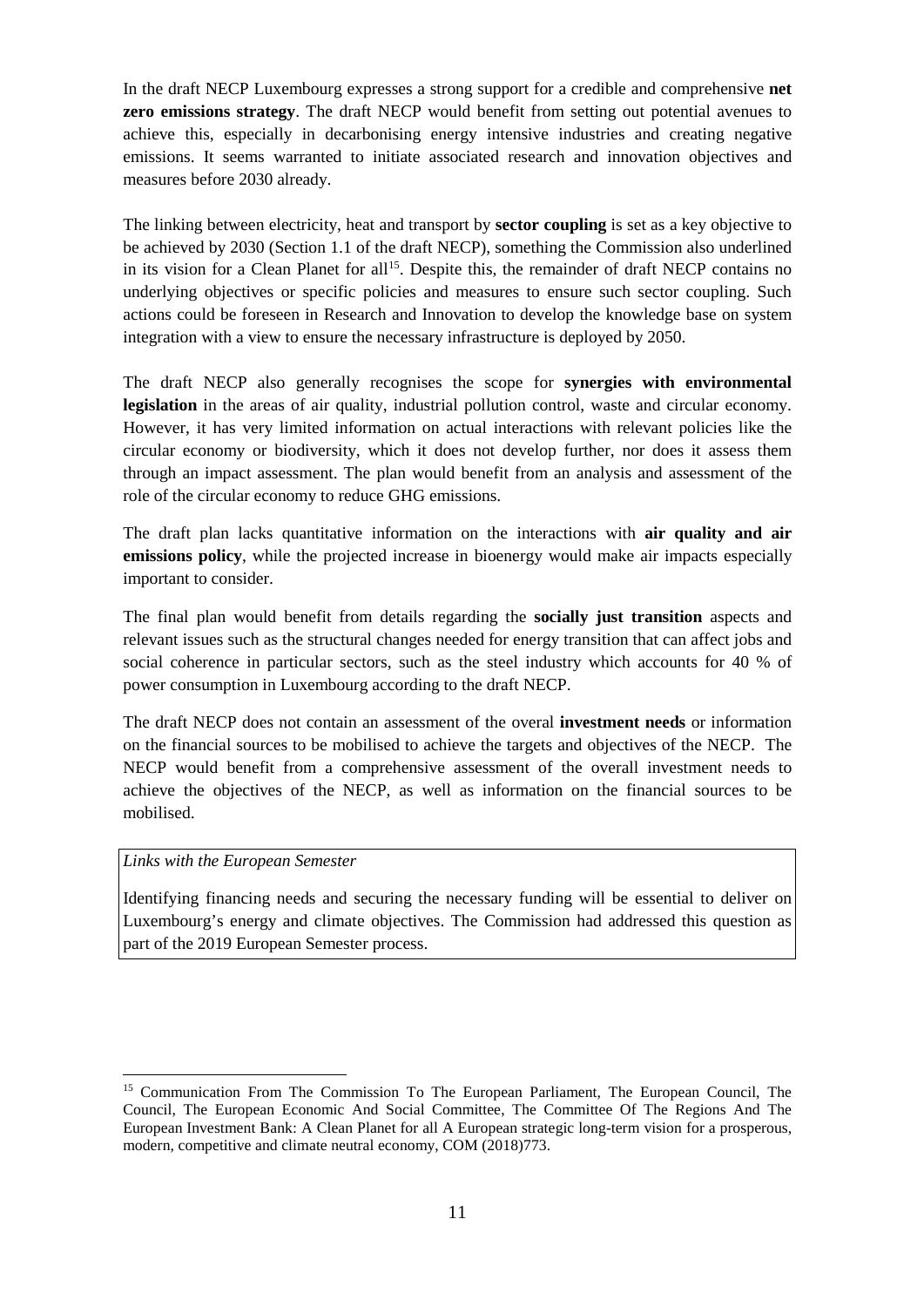Based on the 2019 Country Report for Luxembourg, published on 27 February 2019[16,](#page-12-3) the European Commission's European Semester recommendation for Luxembourg issued on 5 June  $2019<sup>17</sup>$  $2019<sup>17</sup>$  $2019<sup>17</sup>$  highlight the need to invest in 'improving sustainable transport'.

When preparing its overview of investment needs and related sources of finance for the final plan, Luxembourg should take into account these recommendations and links to the European Semester.

As regards **energy subsidies,** the draft NECP does not contain a description of existing energy subsidies, but indicates that this will be specified in the final plan. In addition, no national policies, timelines or measures to phase out energy subsidies have been provided.

# <span id="page-12-0"></span>**4. REGIONAL COOPERATION**

In the draft NECP, Luxembourg sets out its intention to cooperate with neighbouring countries in existing fora – such as the Pentalateral Energy Forum, the North Seas Energy Cooperation and the Green Growth Group – on topics of common interest.

On 4 March 2019 a declaration was signed by the Ministers of Energy of Austria, Belgium, France, Germany, Luxembourg, the Netherlands and Switzerland, providing a political mandate to the Pentalateral Energy Forum to act as a forum for regional cooperation regarding development and monitoring of the draft NECP in particular on issues with substantial crossborder effects. The approach taken, including the setting up of a dedicated Committee to coordinate regional cooperation on the draft NECPs, can be regarded as a good practice that can inspire other Member States.

The platform for exchanges provided by the North Seas Energy Cooperation allowed developing concepts for potential joint wind offshore projects and coordinated electricity infrastructure.

Further regional cooperation, notably on mobility and research and innovation, could be warranted, in order to create synergies in addressing common challenges. Existing measures under the "Grande Région" could be reflected in the final NECP and enhanced, notably in the area of mobility which has been continuously highlighted as an area of attention under the European Semester. Given the significant number of commuters, it is not clear how a purely national approach on for example transport infrastructure will lead to the achievement of the envisaged ambitions in sustainable transport and electromobility.

It is expected that Luxembourg will clarify how the results of regional cooperation are taken into account in their final NECP.

# <span id="page-12-1"></span>**5. COMPLETENESS OF THE DRAFT PLAN**

## <span id="page-12-2"></span>**Information provided**

The submitted draft NECP follows the structure of Annex I of the Governance Regulation<sup>[18](#page-12-5)</sup> covering all five dimensions of the Energy Union, at least partially. The impact assessment of

<span id="page-12-5"></span><span id="page-12-3"></span> $\overline{a}$ <sup>16</sup> SWD(2019) 1015 final.

<span id="page-12-4"></span><sup>17</sup> COM(2019) 516 final.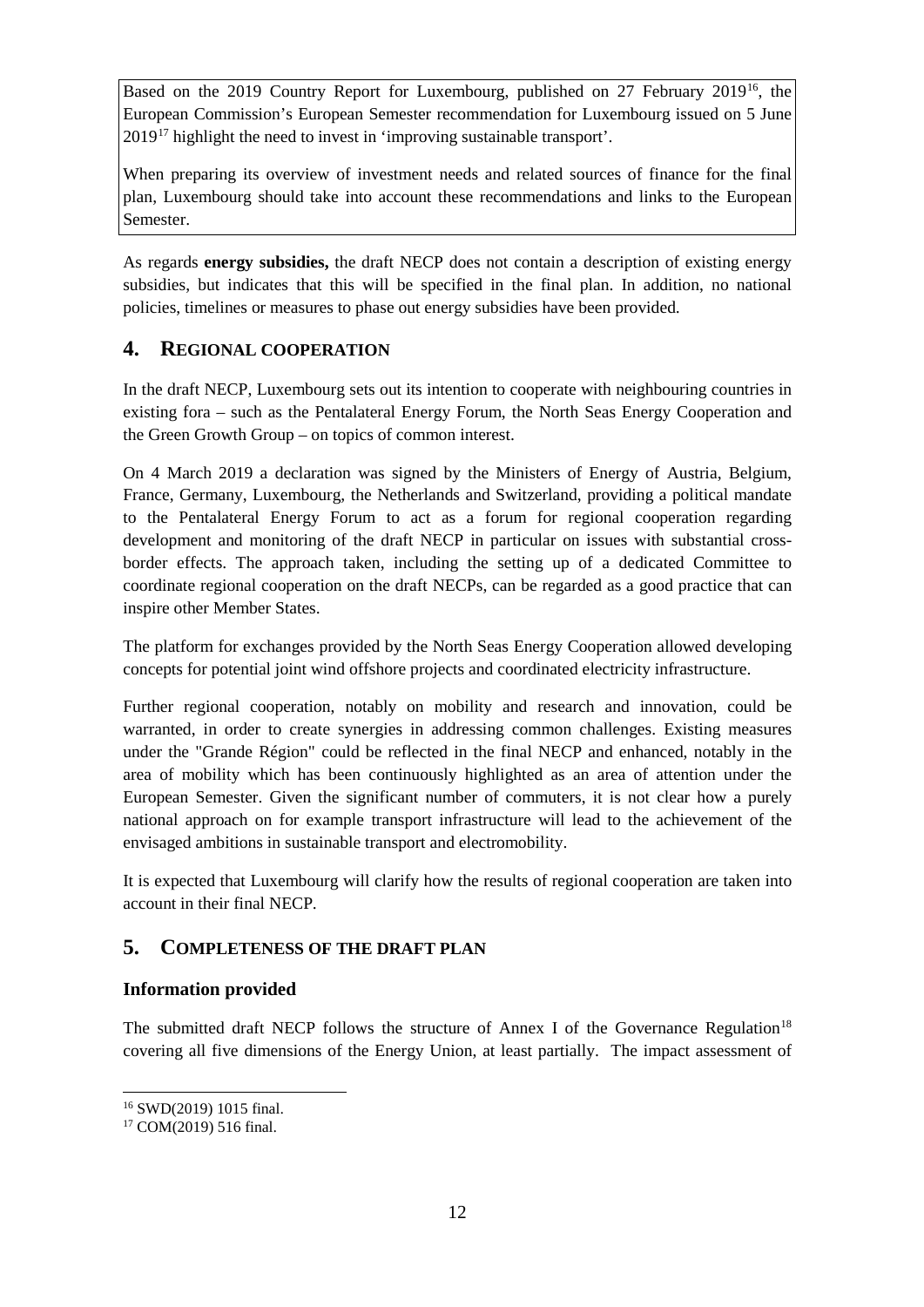planned policies and the with additional measures projections are still to be included. The draft NECP also indicates that additional measures still need to be defined on several matters. There is generally a need to further improve the level of detail on policies and measures to understand their exact nature and potential impact. An impact assessment and assessment of required investments will be ready only for the final plan. Information on energy subsidies is also still to be added.

On **greenhouse gas reduction** in the **decarbonisation dimension**, Luxembourg's draft NECP includes a range of national ambition levels, on the basis of which a precise national contribution is still to be determined. The draft NECP is to be further completed with estimates of the binding greenhouse gas emission reduction limits for the period 2021-2030 under the Effort Sharing Regulation  $(ESR)^{19}$  $(ESR)^{19}$  $(ESR)^{19}$ . Moreover, accounting rules as set out in the LULUCF Regulation<sup>[20](#page-13-1)</sup> are not yet applied and information about the intended use of flexibilities between the LULUCF and ESR sectors has yet to be provided, as well as projections for the LULUCF sector. Furthermore, adaptation to climate change is not mentioned

On **renewable energy**, the draft NECP sets a good level of ambition on the basis of which a precise national contribution is to be determined. Most of the required elements on "objectives and targets" for the year 2025 and 2030 are provided, with the notable exception of the total planned installed capacity per renewable energy technology, with a split between new and repowered capacity. Bioenergy is only provided as part of energy production for heat, electricity and transport for 2020, 2025 and 2030; without including trajectories on biomass supply (by feedstocks and by origin and distinguishing between domestic production and imports), trajectories for forest biomass, and an assessment of its source and impact on the LULUCF sink.

On **energy efficiency**, the draft NECP again sets a good level of ambition, on the basis of which a precise national contribution is to be determined. In the final NECP, this is to be completed with indicative trajectories and an explanation on the underlying methodology and conversion factors. Information on the existing long-term renovation strategy is provided, which provides a good basis to be completed with the key elements required under the reinforced legislative framework. The final plan should also clearly indicate the objectives and expected savings under Article 5 Energy Efficiency Directive as well as cost optimal levels for minimum energy performance requirements.

On **energy security** and the **internal market**, only few clear and quantified objectives have been defined. The information and underlying analytical framework is only developed in a limited manner.

On **research, innovation and competitiveness**, the information provided does not focus on energy and climate issues to be addressed by 2030. While presenting an overview of national objectives to be achieved by 2020, the draft NECP does not provide such objectives or funding

 $\overline{a}$ 

<sup>&</sup>lt;sup>18</sup> Regulation (EU) 2018/1999 on the Governance of the Energy Union and Climate Action.

<span id="page-13-0"></span><sup>&</sup>lt;sup>19</sup> Regulation (EU) 2018/842 on binding annual greenhouse gas emission reductions by Member States from 2021 to 2030.

<span id="page-13-1"></span> $20$  Regulation (EU) 2018/841 on greenhouse gas emissions and removals from land use, land use change and forestry.